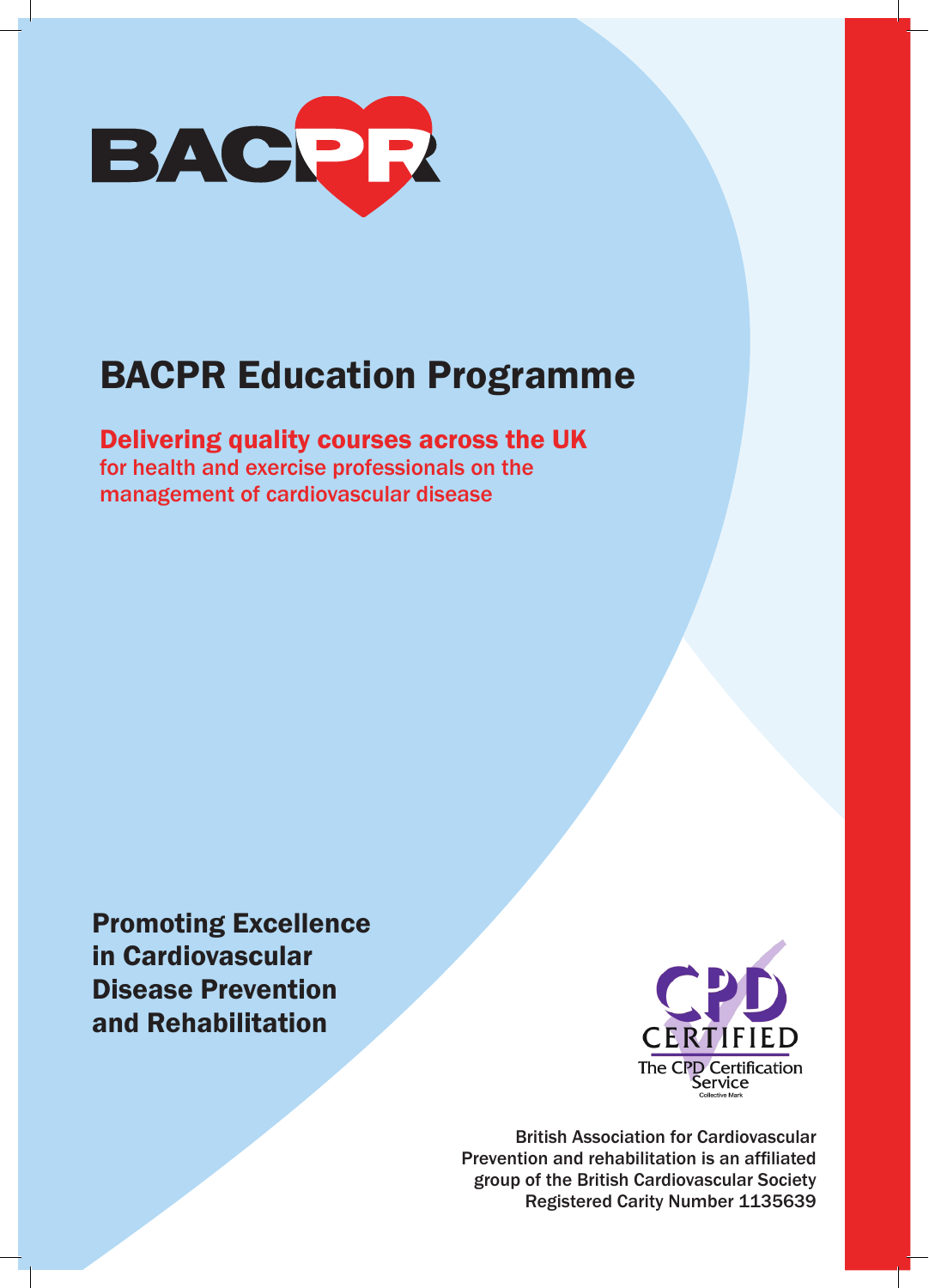

# BACPR Education Courses

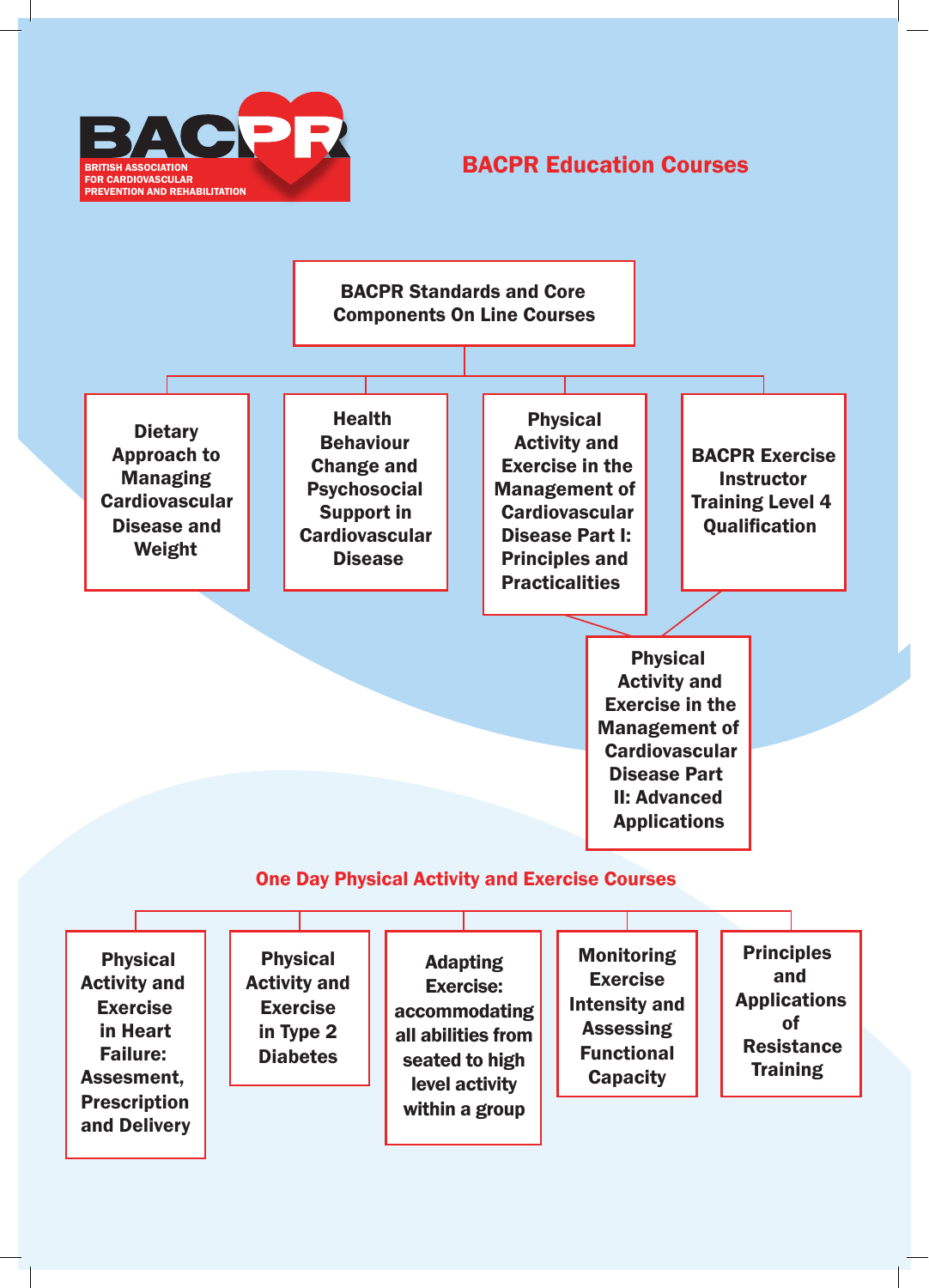# Course Details

## BACPR Standards and Core Components On Line Modules

There are seven stand-alone modules for you to access which we believe will provide you with valuable information stimulating you to learn about cardiovascular disease prevention and rehabilitation.

These modules are based on the BACPR Standards and Core Components and include an introduction module. The BACPR have defined six standards and six core components in support of promoting high quality care in the provision of structured programmes for cardiovascular disease prevention and rehabilitation.

Access these modules at : www.bacpreducation.co.uk

## Dietary Approach to Managing Cardiovascular Disease and Weight

This 1 day course aims to explore the assessment and prescription of dietary and weight management advice for the CVD group. The course focuses on assessing dietary intake, converting dietary evidence into practical and usable strategies for helping patients and their families to make appropriate changes to their diet to reduce their risk and help with weight management. The practical focus of the day will provide useful tips and suggestions that can be implemented into clinical practice.

*Cost: £185 (£165 to BACPR members) Duration: 1 day* 

#### Health Behaviour Change and Psychosocial Support in Cardiovascular Disease

An evidence and practice-based 2 day course designed to help multidisciplinary team members increase their confidence in identifying psychological issues, and to explore ways of incorporating psychological principles within cardiac rehabilitation programmes. This course is designed for cardiac rehabilitation professionals who already have experience of working in cardiac rehabilitation settings.

*Cost: £360\* (£320 to BACPR members) Duration: 2 days \*includes BACPR membership* 

### Exercise and Physical Activity Courses

# Physical Activity and Exercise in the Management of Cardiovascular Disease Part I: Principles and Practicalities

This 2 day course provides a foundation programme in the principles of physical activity and exercise in the prevention and management of cardiovascular disease. This course includes both a theoretical and practical component aiming to equip health professionals with sound knowledge and understanding as well as key practical delivery skills required to meet the core standards and national guidelines for delivery of group, one-to-one and home activity programmes.

*Cost: Between £310 - £360 according to BACPR/ACPICR membership - Register for Part I and II at the same time and benefit from our special package price* 

# Physical Activity and Exercise in the Management of Cardiovascular Disease Part II: Advanced Applications

This 2 day course extends the core knowledge, understanding and skills gained in Part I to clinical reasoning for the inclusion of the higher risk and complex cardiac patient, such as heart failure, arrhythmias, ICD's, unstable blood pressure and diabetes. In addition additional subjects explored include the safety of high intensity sports and activities, resistance training, waterbased activity and difficult clinical scenarios.

*Cost: Between £310 - £360 according to BACPR/ACPICR membership Register for Part I and II at the same time and benefit from our special package price* 

# Physical Activity and Exercise in Heart Failure: Assessment, Prescription and Delivery

This 1 day course aims to increase the awareness of the impact of physical activity and exercise in the heart failure patient group through developing an understanding of the relationship between risk assessment, baseline functional assessment and subsequent exercise prescription. Physiological mechanisms relating to heart failure will be explored and principles in exercise prescription applied to enable adaptations in respect to co-morbidity and cardioassistive devices, using an evidence-based approach. It will involve both lectures and interactive case studies. Knowledge gained will enable safe and effective practice which can be implemented in future service delivery.

*Cost: £185 (£165 to BACPR/ACPICR members) Duration: 1 day* 

# Monitoring Exercise Intensity and Assessing Functional Capacity

This 1 day course is aimed at all health and exercise professionals working in clinical populations to ensure effective monitoring of exercise intensity and aims to increase the knowledge and skills in implementing a number of functional capacity tests used in population groups such as cardiac and respiratory patients (e.g. Incremental Shuttle Walk Test, 6-Minute Walk Test, Chester Step Test, Cycle Ergometry) as well as practically apply the results to exercise prescription.

#### *Cost: £185 (£165 to BACPR members) Duration: 1 day*